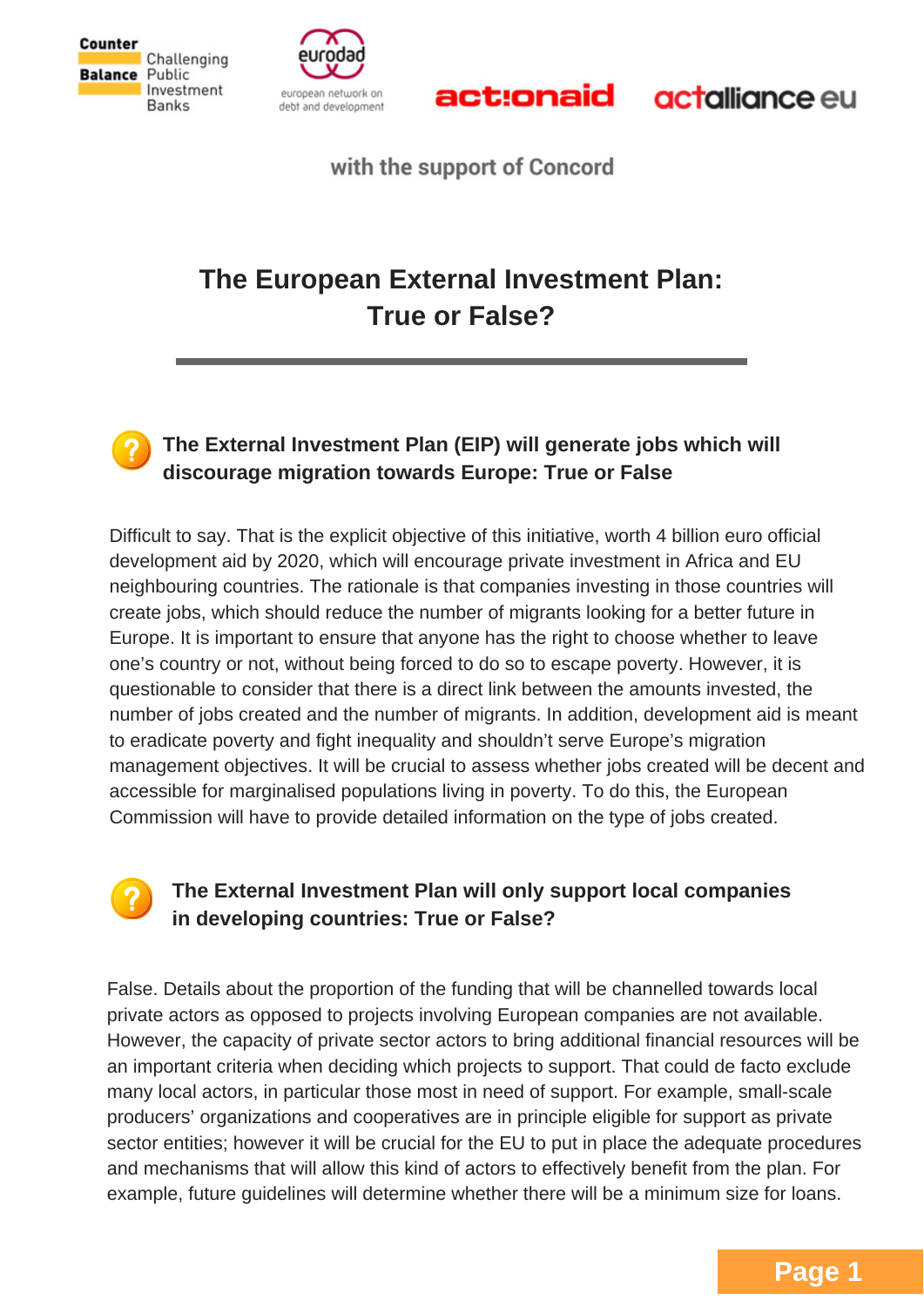# **The European Union will give aid money to for-profit companies: True or False?**

True, but the support will in most cases be indirect. The EU will be able to allocate grants, but will also provide guarantees to a series of public and private actors. Those guarantees may underwrite a loan (public money will be used to pay back the loan in case the project fails) ; it would also be possible to use this new European fund to buy shares in a company in order to allow it to attract more investors in its project. This will be done via national development banks of European countries (such as AFD or KfW), the European Investment Bank, but also the African Development Bank or private finance institutions and financiers. The EU support may also take the form of technical assistance, notably for specific projects. In most cases, companies will not receive money directly, but their investments will be made less risky by reducing costs (thereby increasing the expected profit) or by underwriting some of the risks (e.g. by guaranteeing a loan).

#### **Companies denounced for human rights violations or lack of consultation of local communities affected by their project may benefit from European development assistance: True or False?**

True. There is no exclusion list. Financial institutions contributing to implementing the Investment Plan may or not have their own lists, which would then apply to the funds they would manage. Impact assessments will be carried out to ensure there is no negative impact on the environment. It is unclear whether there will be a specific analysis of the impacts on human rights. There is no obligation to ensure free, prior and informed consent (FPIC) of local communities affected by the projects – a process that allows them to refuse or propose changes in a project if they consider that it doesn't meet their aspirations or interest. The FPIC principle is a key way to shift the power imbalance between investors and local communities and avoid future disputes about land rights or about how to share the profits from the project.

# **All projects supported through the External Investment Plan will be compatible with the objectives of the Paris agreement on climate change: True or False?**

It may not be true. At least 28% of the Investment Plan funds will be dedicated to projects fighting climate change, with a focus on energy efficiency and renewable energies. But support to fossil fuels is eligible as well. And development banks expected to contribute to the implementation of the Investment Plan generally favour large infrastructure projects such as dams, rather than small community-managed energy projects.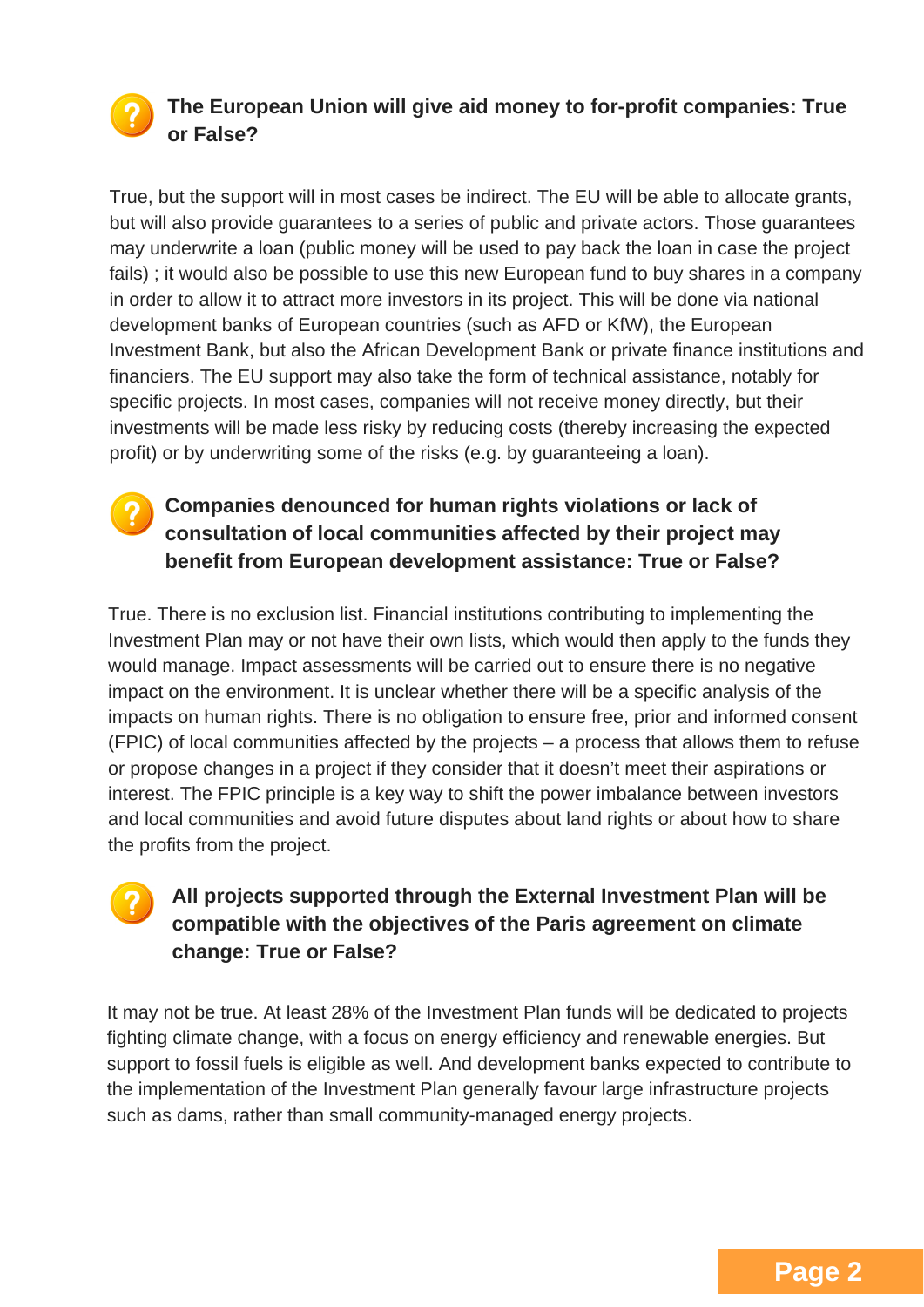### **Governments from partner countries and local civil society are represented in the body deciding which projects to support, and have a voting right: True or False?**

False. The Strategic Board of the financial pillar of the Investment Plan – the European Fund for Sustainable Development – is an advisory body to the European Commission. The Commission is deciding which projects receive support. The strategic board is composed of representatives from the European Commission, the External Action Service, EU Member States and the European Investment Bank. The European Parliament has an observer status. Other actors, including civil society organisations and governments from partner countries, notably from Africa, could have observer status "where appropriate".

# **The European Union will encourage African countries to protect their local industries and workers in the informal sector, even when that may not converge with the interest of European companies: True or False?**

This is unsure. European decision-makers seem to consider that foreign investments are per se good for the African economy. However, it has been demonstrated that this is only the case if investments aim at diversifying the economy, with more value added in the country as opposed to exporting raw materials for transformation in Europe. Those investments are development-friendly if there is an appropriate legal framework in the host country that protects workers' rights and includes mechanisms to guarantee that foreign investors support the local economy (local contents rules, sharing know-how with local actors, etc). In order for the political dialogue that is part of the Investment Plan to make space for the expression of diverging interests, and to avoid an excessive weight of private commercial interests, it will be important to ensure that such dialogues will be transparent, and that relevant local actors will be involved.

### **European investors supported by the Investment Plan will be able to sue African governments under investor-state dispute settlement mechanisms in case they consider that measures adopted by those governments would affect their expected profits: True or False?**

True in the event that the EU or the company's country has signed an agreement with the partner country that includes such a mechanism to protect European investors. Over the past 50 years, European countries have negotiated more than 1,400 bilateral investment agreements offering protection mechanisms to many European investors.